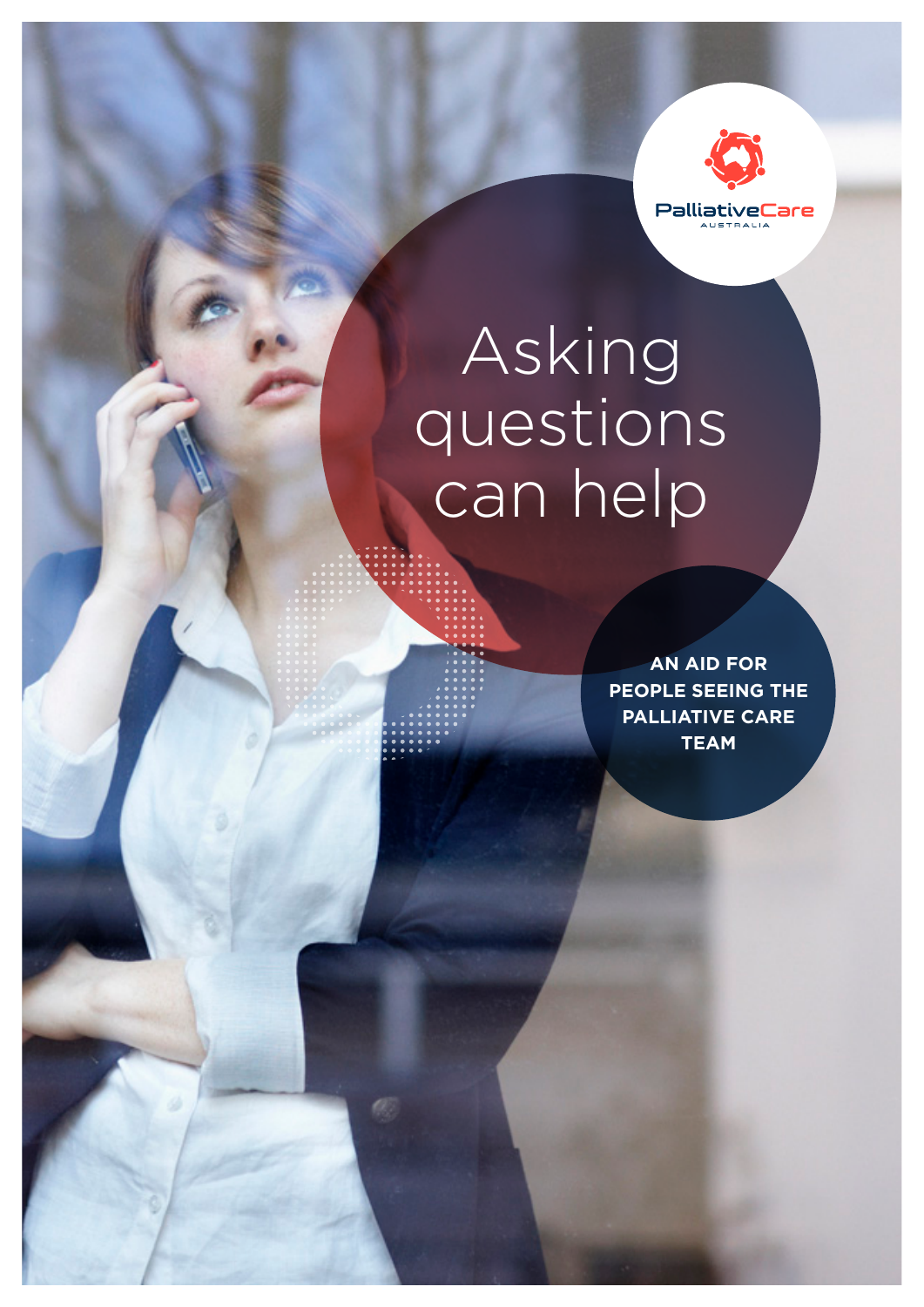## Introduction

Palliative care is the active total care of patients whose disease is not responsive to curative treatment. Control of pain, symptoms, and psychological, social and spiritual problems is paramount. The goal of palliative care is the achievement of the best quality of life for patients and their families. Many aspects of palliative care also apply earlier in the course of illness, together with treatment aimed at cure.

Most people who see a palliative care doctor for the first time have questions and concerns. Often these are forgotten in the rush of the moment, only to be remembered later. The purpose of this question list is to help you to get the information you want about palliative care and your illness.

The questions in this booklet have been asked by many people seeing a palliative care team. They have been developed after much discussion with people referred to a palliative care service, their families and with health professionals working in the area of palliative care.

Your palliative care doctor will be very happy to try and answer any questions you have. You can use this booklet while you are seeing the doctor. You may like to tick the questions you want the doctor to answer and add any of your own that are not listed, in the space provided. The doctor may answer some of your questions without you even asking, but this booklet can serve as a checklist so that you know that you have covered everything that is important to you. Different people want different things at different times. You may wish to use this question list during this consultation.

Or you may choose to use it later, or to discuss some of these issues with another member of the palliative care team (e.g. a nurse). You or your family may also find it helpful as a reference in the future, it is up to you. Please do not feel that you should ask any of these questions just because they are listed.

*We have organised the booklet into topics. You may find that some of the topics and some of the questions are not relevant to you or your stage of illness. There may also be some topics that you do not want to read about at the moment. We suggest that you look at the headings first and then decide whether you wish to read the questions about that topic.*

> YOU MAY LIKE TO TICK THE QUESTIONS YOU WANT THE DOCTOR TO ANSWER, AND ADD ANY OF YOUR OWN THAT ARE NOT LISTED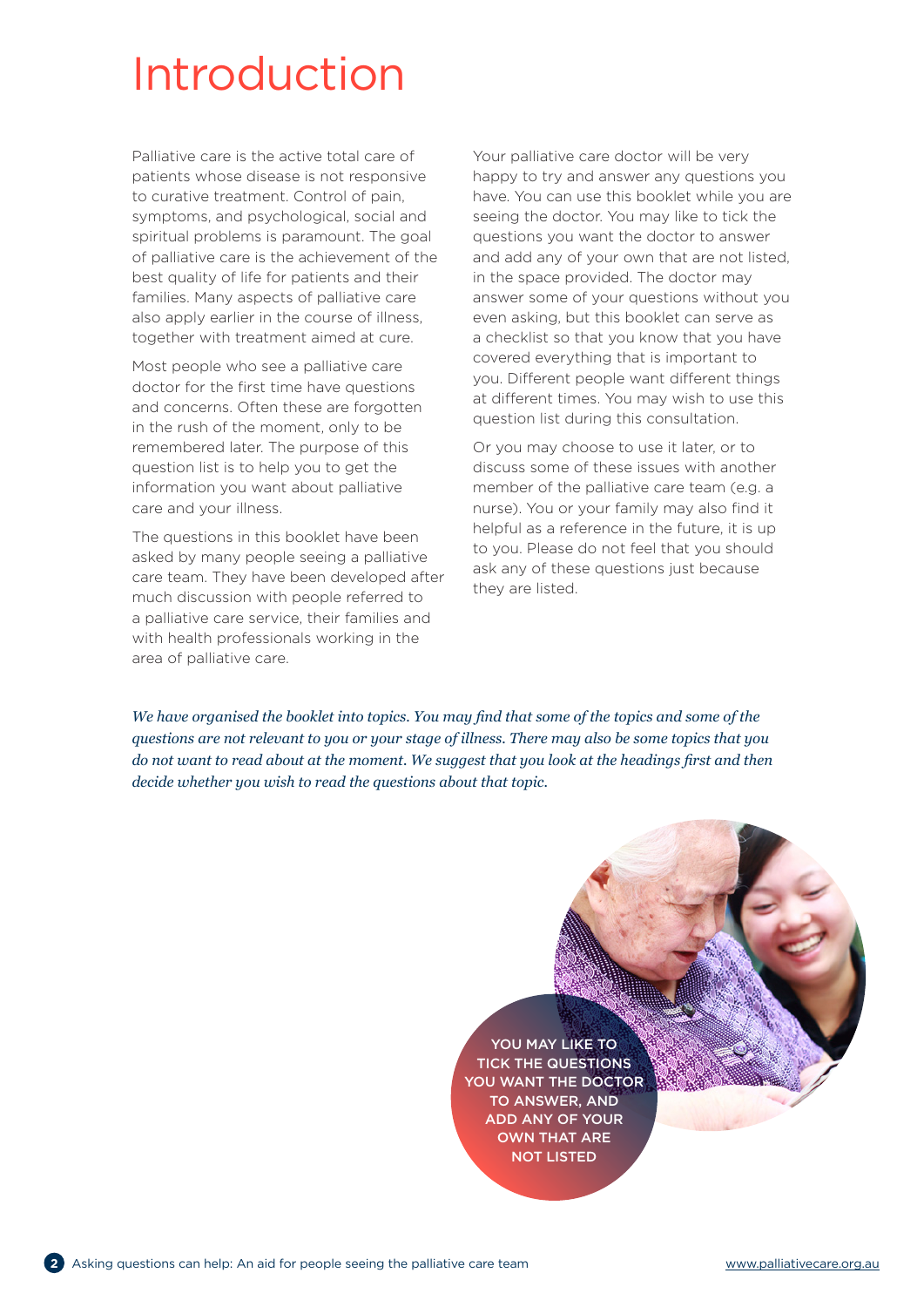## About the palliative care service and team

### Available care

- $\Box$  Who are the members of the palliative care team and what do they do?
- $\Box$  What does the palliative care service offer that is different to the services provided by the other doctors/nurses that I see?
- $\Box$  Can I see the palliative care team both when I am at home and when I am in hospital?
- $\Box$  How much help is available at home (e.g. how often can I be seen by the palliative care team)?
- $\Box$  What do palliative care hospitals offer?
- $\Box$  Is it possible for me to be admitted to the palliative care hospital for a short time (e.g. to get my symptoms under control or to give my family a break), and to then go home again?
- $\Box$  How do I access the services offered by the palliative care team?
- $\Box$  What is the cost involved with seeing the palliative care team?

## Contacting the palliative care team

- $\Box$  How can I contact the palliative care team?
- $\Box$  In what circumstances can I or should I contact them?
- $\Box$  How often can I contact them?
- $\Box$  Is the palliative care service available after hours or in emergencies?

### The relationship between the palliative care team and other health professionals

- $\Box$  Does the palliative care team speak to or write to my GP and other specialists about my care?
- $\Box$  What is the role of my GP now that I have been referred to the palliative care team?
- $\Box$  Which of my health professionals should I contact first if I am unwell or if there is an emergency?
- $\Box$  Who will see me on a regular basis from now on?
- $\Box$  Can you help me choose a GP or another specialist?
- $\Box$  Can you help me to work out questions I may wish to ask my other doctors or specialists?
- $\Box$  Can you give me advice about treatment decisions that I am discussing with other doctors? For example whether to stop or start chemotherapy or other treatments.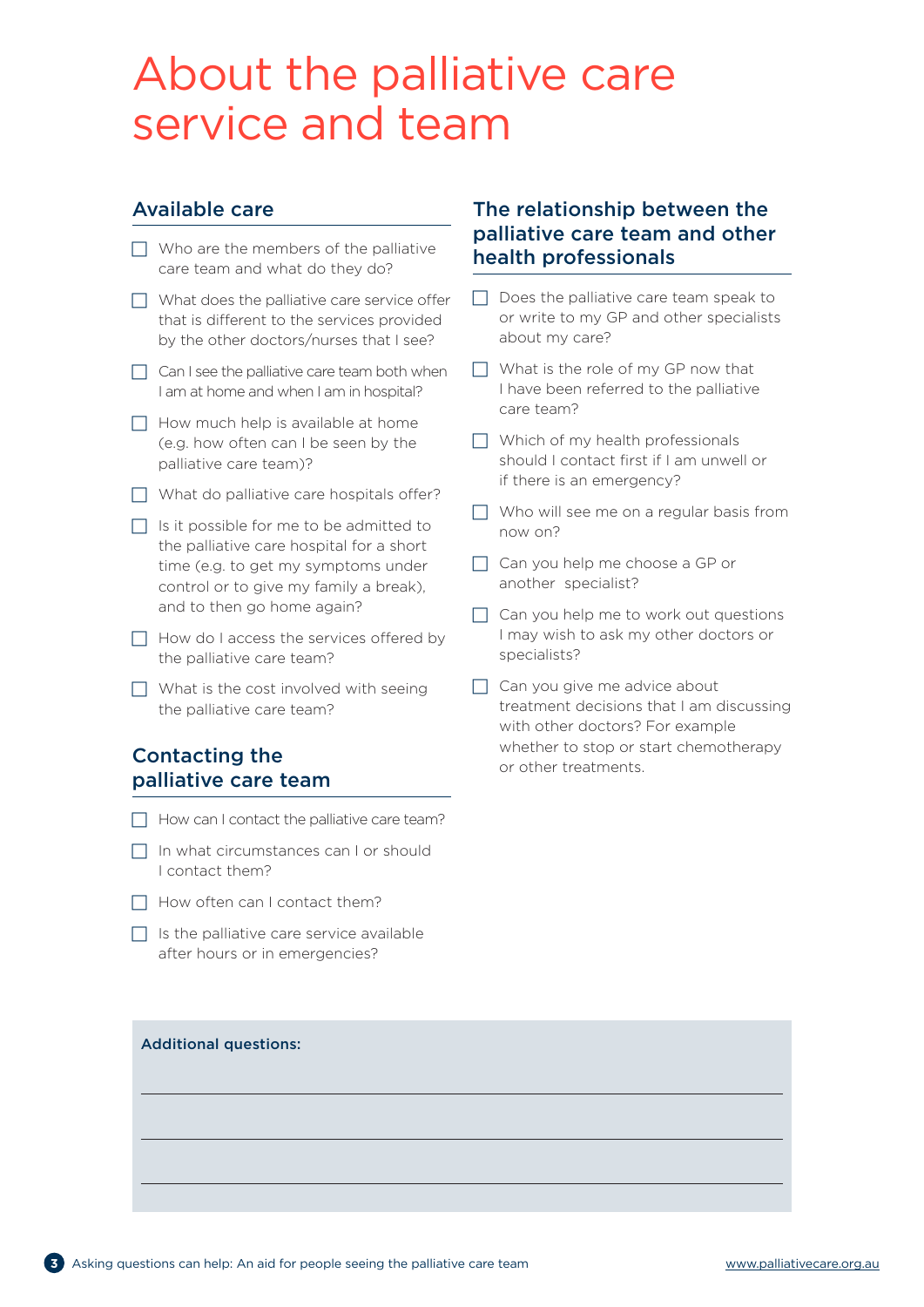## Physical symptoms

- $\Box$  If I have symptoms, what can be done to improve them? (e.g. pain or discomfort, constipation, shortness of breath, nausea or feeling sick, lack of appetite, tiredness, dry mouth)
- $\Box$  Can you help to control my pain?
- $\Box$  What are the different options available for controlling my pain?
- $\Box$  Can you help to control my other symptoms?
- $\Box$  What is the cause of my symptoms?

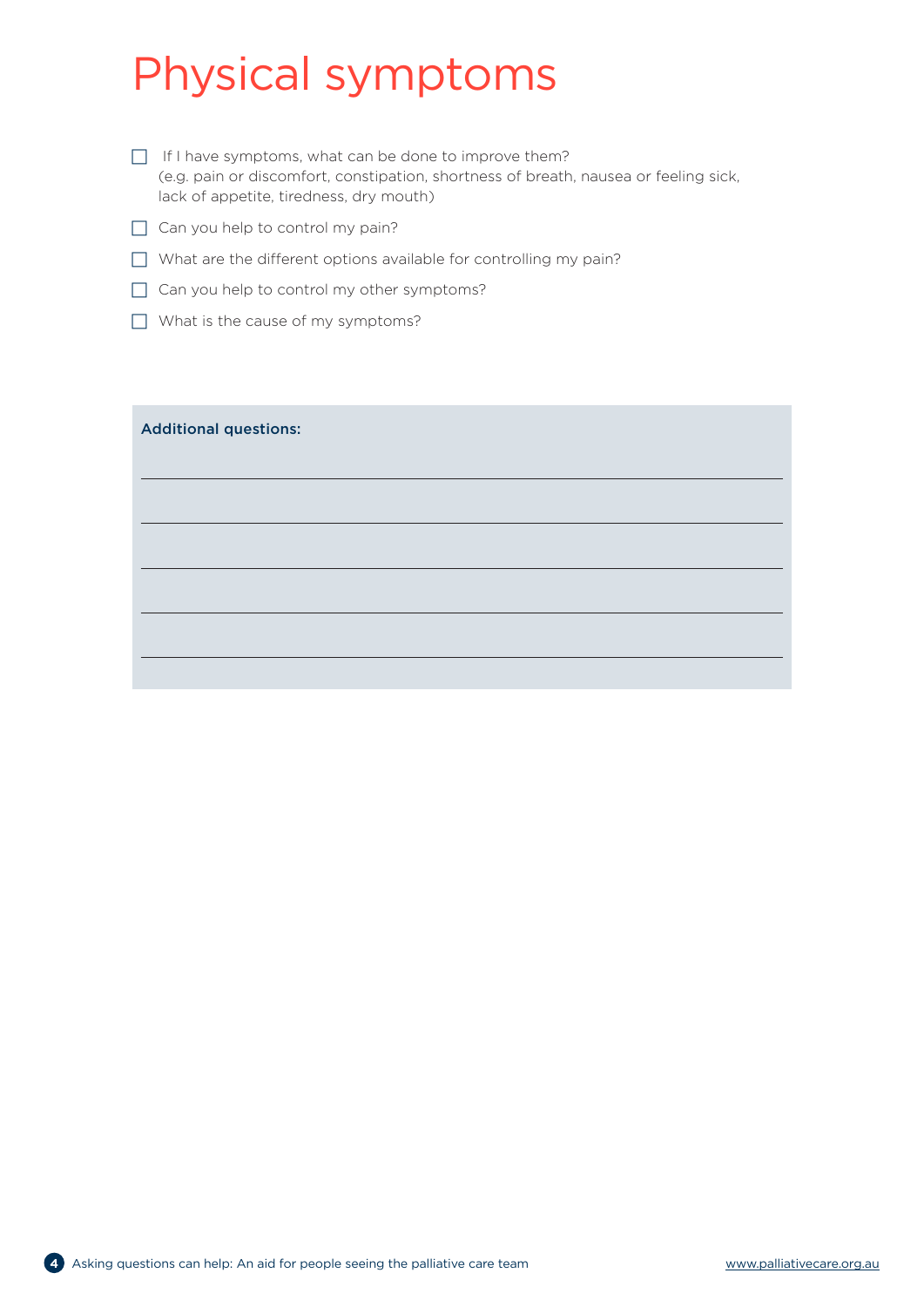## Treatment

## **Medications**

- $\Box$  Please tell me the side effects of any new medication you prescribe. How likely are they to occur?
- $\Box$  What can be done about these side effects?
- $\Box$  Will new medication affect any of my present medications or other medical conditions?
- $\Box$  Are there any tablets that I should NOT take whilst on this new medication?
- $\Box$  What is the cost of any new medication?
- $\Box$  Can I get the new medication from my local pharmacy?
- $\Box$  What are all my tablets for?
- $\Box$  Are all my old tablets still necessary?
- $\Box$  How and when should I take my medication?
- $\Box$  How can I manage to take all my medication?
- $\Box$  Are there any natural or complementary (alternative) therapies that may be helpful for me?

### Morphine

- $\Box$  Will my body get used to morphine if I start it now?
- $\Box$  Will it still be effective in the future?
- $\Box$  Is it addictive?
- $\Box$  Can I stop taking it if my pain goes away?
- $\Box$  Will it make me confused or sleepy?
- $\Box$  Will it make me constipated?
- $\Box$  What are the different ways of taking morphine (e.g. tablets)?
- $\Box$  Are there other painkillers or alternatives available?

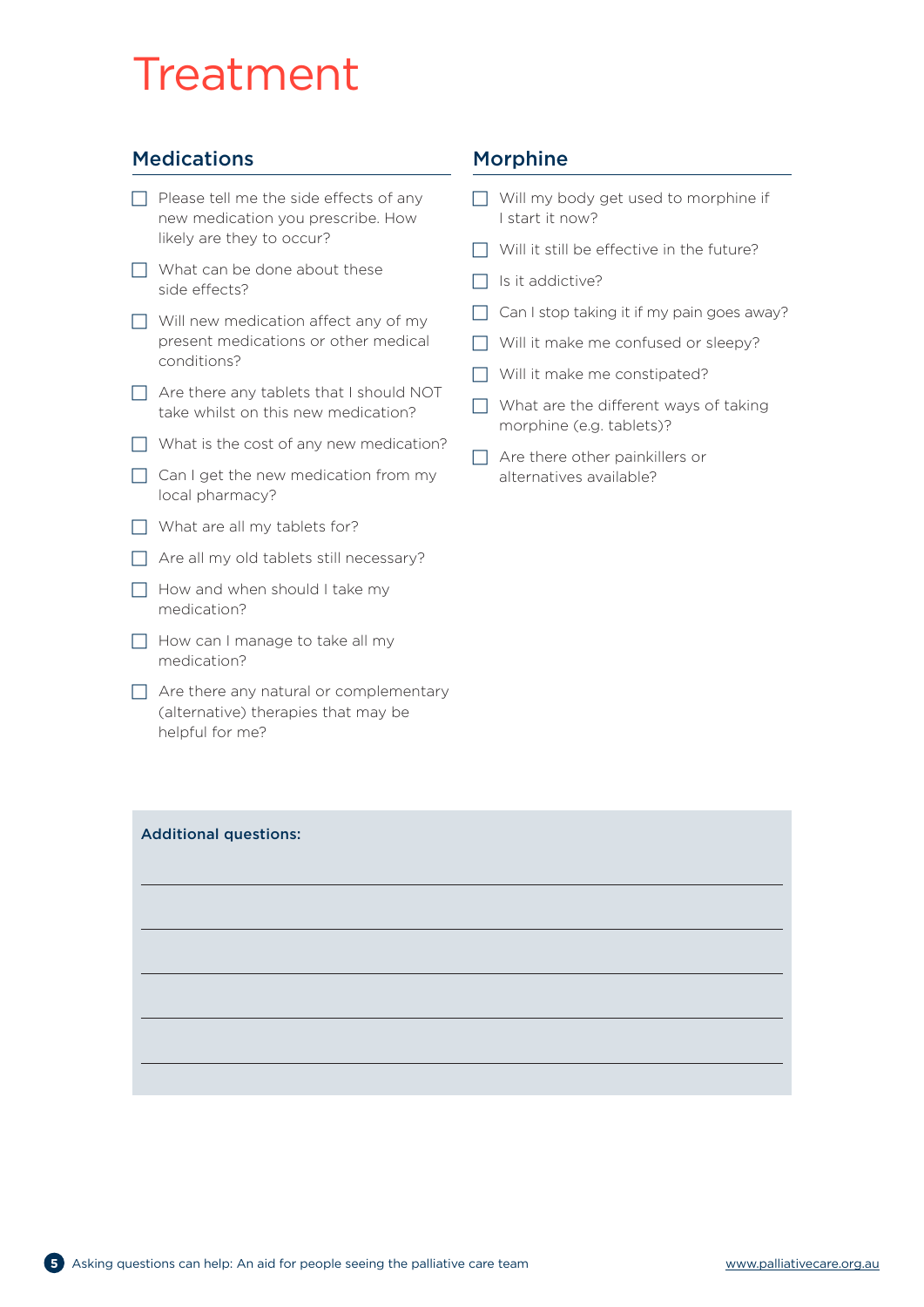## Lifestyle and quality of life

- $\Box$  What can I expect to be able to do?
- $\Box$  How much activity or exercise is too much and how much is too little?
- $\Box$  What activities may help me to enjoy life more e.g. massage, meditation?
- $\Box$  How can I make the most of my life?
- $\Box$  What kind of food should I eat?
- $\Box$  How important is my diet?
- $\Box$  Can you advise me if and when I can return to work?
- $\Box$  Can you advise me about the timing of a holiday or trip I wish to take?
- $\Box$  Is it OK for me to drive?
- $\Box$  How can I remain close and intimate with my partner (physically and/or emotionally)?

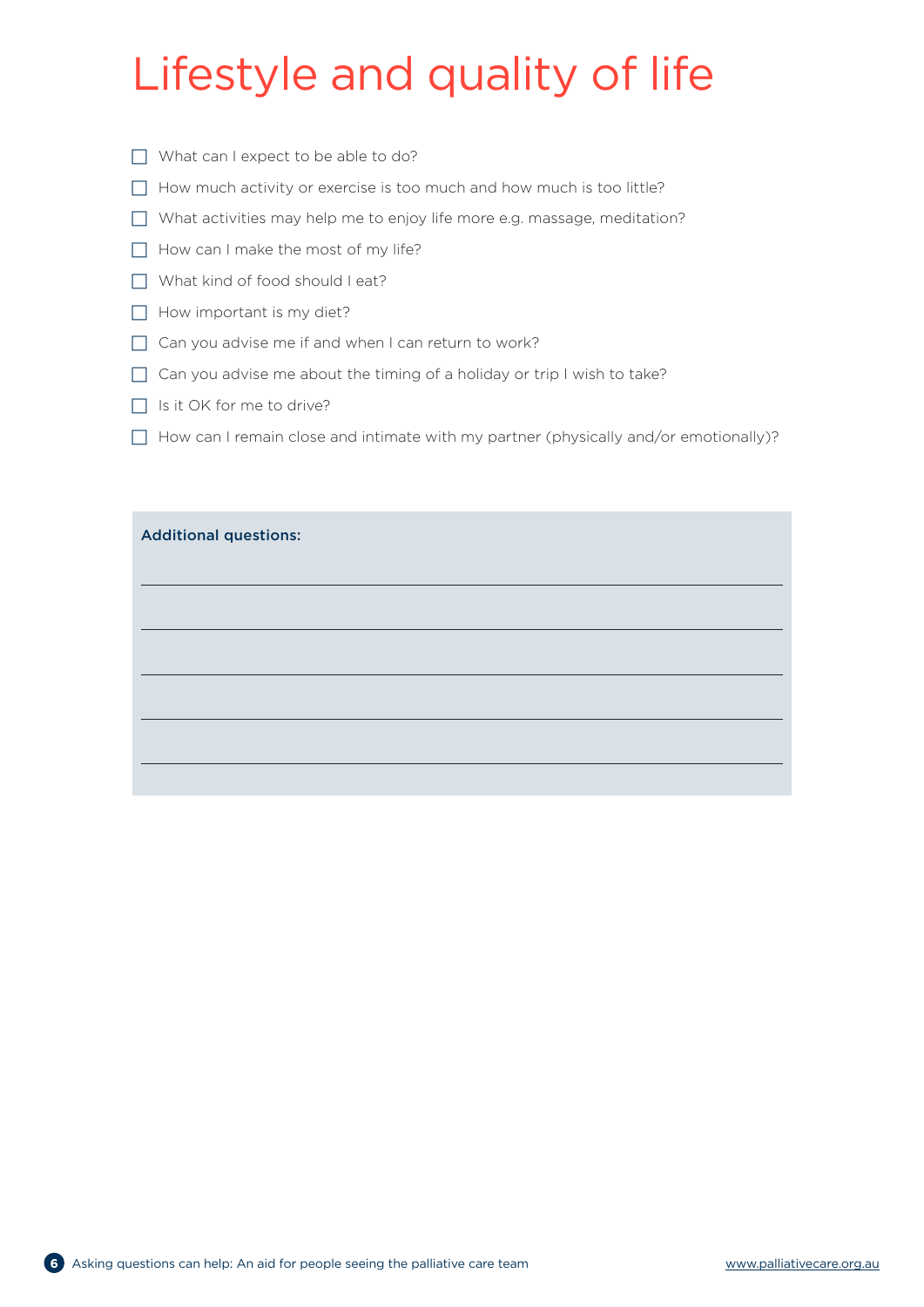## My illness and what to expect in the future

- $\Box$  What is going on with my illness?
- $\Box$  What are the chances of controlling my illness?
- $\Box$  Will the illness progress?
- $\Box$  What can I expect in the future?
- $\Box$  What symptoms may occur in the future and what should I do if they arise?
- $\Box$  Will I be in pain?
- $\Box$  Will my pain and other symptoms be controlled in the future?
- $\Box$  What are the worst days going to be like?
- $\Box$  What are the best days going to be like?
- $\Box$  How long am I likely to live?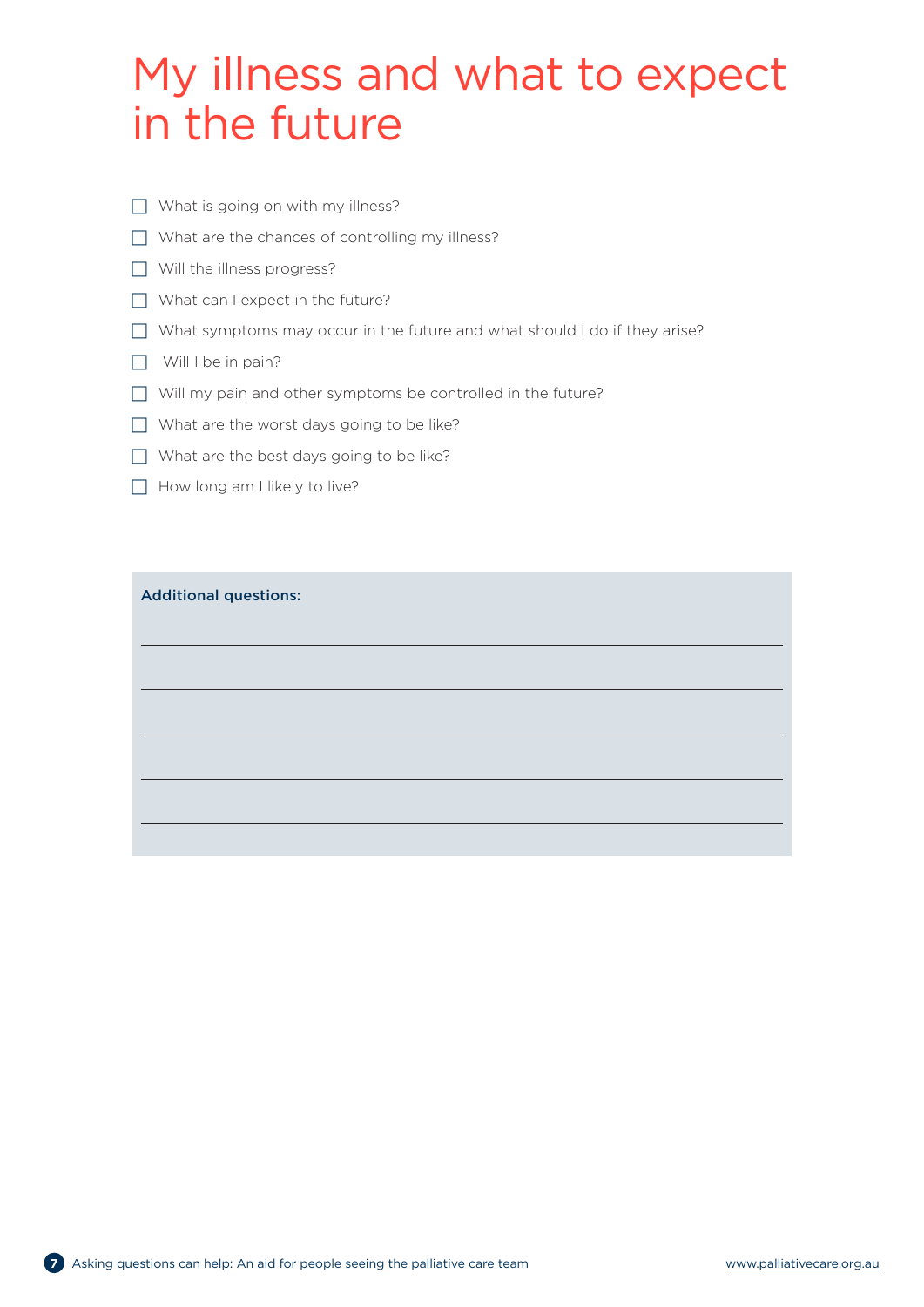## Support

## Support in the form of information

- $\Box$  What information is available about palliative care and my illness?
- $\Box$  Are books, videos or pamphlets available?
- $\Box$  Are there any other organisations that would be useful for me to contact?

## Practical support

- $\Box$  Is there a program of activities available through the palliative care service? (e.g. physiotherapy, massage, spa, breathlessness clinic, day centre)
- $\Box$  Can you provide equipment to make every-day living easier at home?
- $\Box$  Am I eligible for disability parking? How do I apply for this?
- $\Box$  Are there any volunteers available to help me? (e.g. to take me to an appointment or to do the shopping)

## Financial support

- $\Box$  What costs will I have during my illness (e.g. for any equipment required or medications)?
- $\Box$  Is there any way I can get medical equipment (e.g. oxygen) or medications at a cheaper price?
- $\Box$  What financial assistance is available for my carer or me (e.g. pensions)?
- $\overline{\phantom{a}}$  Is there someone I can talk to about financial matters?

### Emotional support

- $\Box$  How am I likely to feel through this and what can I do to cope?
- $\Box$  How can I deal with depression if it occurs?
- $\Box$  Is there someone I can talk to about my fears and concerns?
- $\Box$  How can I cope with the changes in my body as a result of this illness?
- $\Box$  Is it possible for me to talk to a member of the palliative care team alone or for my carer to do so?
- $\Box$  Are there any support groups available?
- $\Box$  Can someone help me to communicate with other members of my family about what is happening to me?
- $\Box$  What support is available for other people in the family, such as my carer or my children?

## Spiritual and cultural support

- $\Box$  Is there anyone that I can speak to about my spiritual or religious needs?
- $\Box$  Can you arrange for me to talk with someone from my culture, someone who may understand me better?
- $\Box$  If you are concerned about your professional care
- $\Box$  Who can I talk to if I am concerned about the care that I am receiving?
- $\Box$  Is it possible for me to see someone else if I don't get along with my palliative care nurse or doctor? How do I go about this?
- $\Box$  Can I get a second opinion about any aspect of my palliative care?
- $\Box$  Can I choose which hospital or palliative care team I am linked to?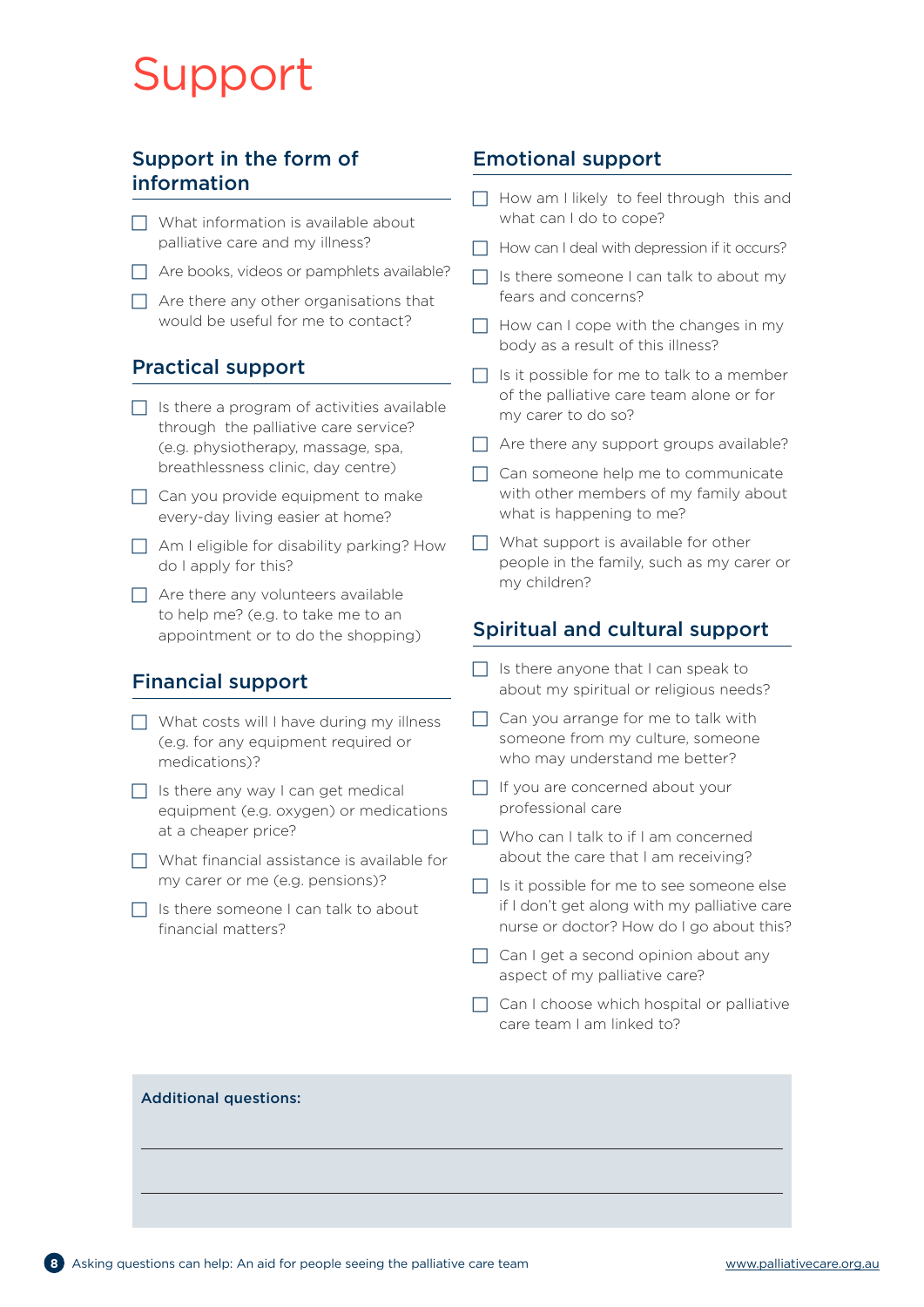## End of life issues

*The following questions may not be relevant to you or your stage of illness. Please do not feel you have to read this section if you don't want to, but there may come a time in the future when you want to ask some of these questions.*

### Questions that I may like to ask

- $\Box$  How do I get my affairs in order and write a will?
- $\Box$  Who can I talk to about the medical care that I want in the future when I am no longer able to speak for myself?
- $\Box$  How can I cope when I get sicker and can no longer care for myself?
- $\Box$  How can I cope with becoming more dependent on others?
- $\Box$  What can I expect in the last days of my life?
- $\Box$  Will you be able to tell me when it is getting close to the time I will die?
- $\Box$  What happens if I go into a coma?
- $\Box$  Is it feasible for me to die at home rather than in the palliative care ward or hospital?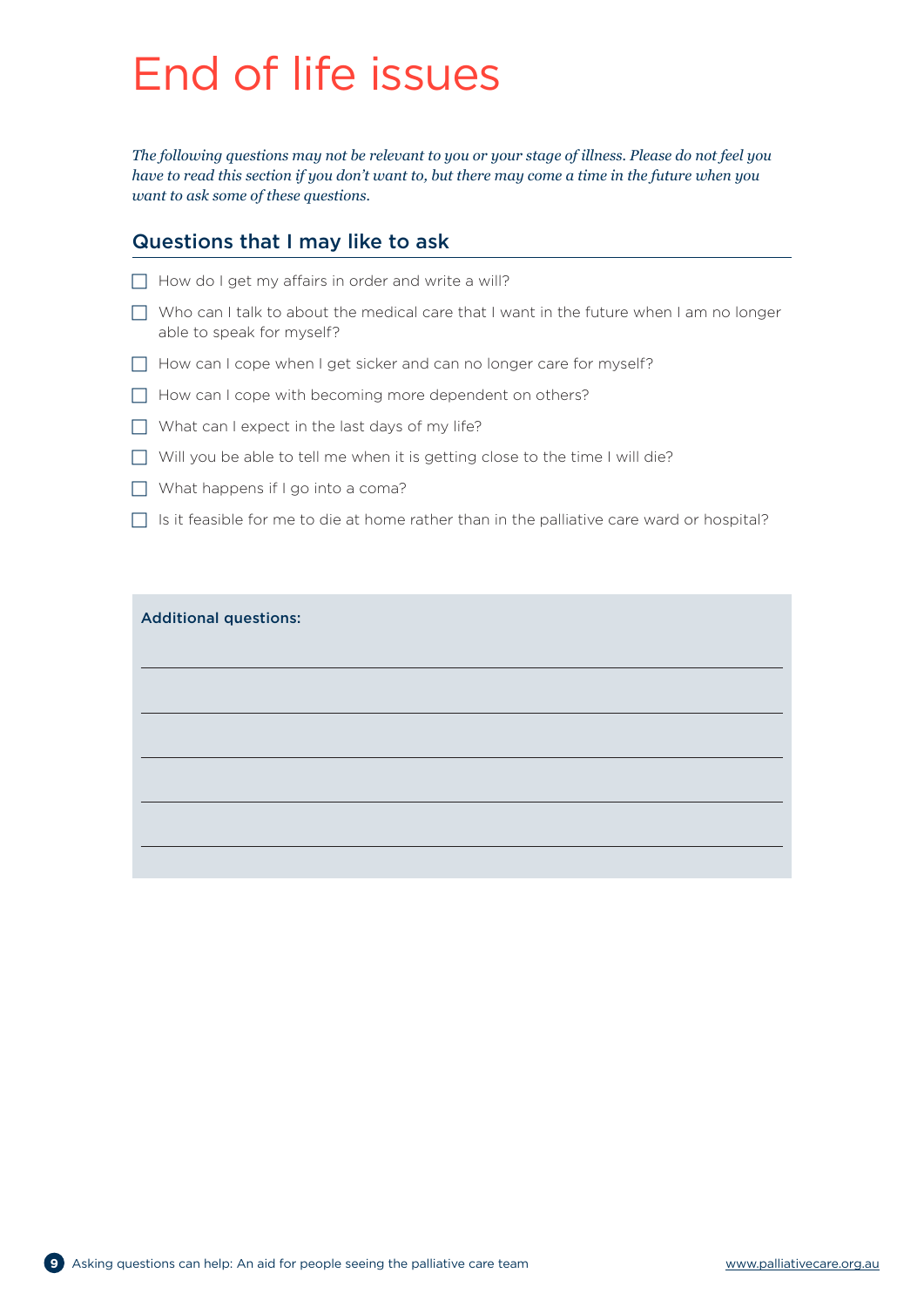## End of life issues

*Some of the questions here may not be relevant to the stage of care of your friend or family member.*

### Questions for carers to ask the team caring for your loved one

- $\Box$  What skills will I need as a carer?
- $\Box$  Do you think I can look after my partner, relative or friend at home?
- $\Box$  Can I get help if I cannot manage?
- $\Box$  What can I do if I am not coping?
- $\Box$  How can I best support the person I am caring for?
- $\Box$  What should I do if my partner, relative or friend won't eat very much?
- $\Box$  If my partner, relative or friend eats more will this make them live longer?
- $\Box$  How can I assist health professionals to talk to my partner, relative or friend in a way that respects their personality/culture?
- $\Box$  Who can I talk to if I am concerned about the care my partner relative or friend is receiving?
- $\Box$  If I cannot manage to look after my partner, relative or friend at home, how can we come to terms with this?
- $\Box$  What should I say when the person I am caring for asks: 'Am I dying?'
- $\Box$  Will you be able to tell me when it is getting close to the time that he/she will die?
- $\Box$  When should I call the rest of the family? What should I say to them? Could you speak with them?
- $\Box$  How do I know when he/she has died?
- $\Box$  What happens after he/she dies (e.g. what happens to their body, how do we arrange a funeral)?
- $\Box$  What support is available for the family after the person dies?